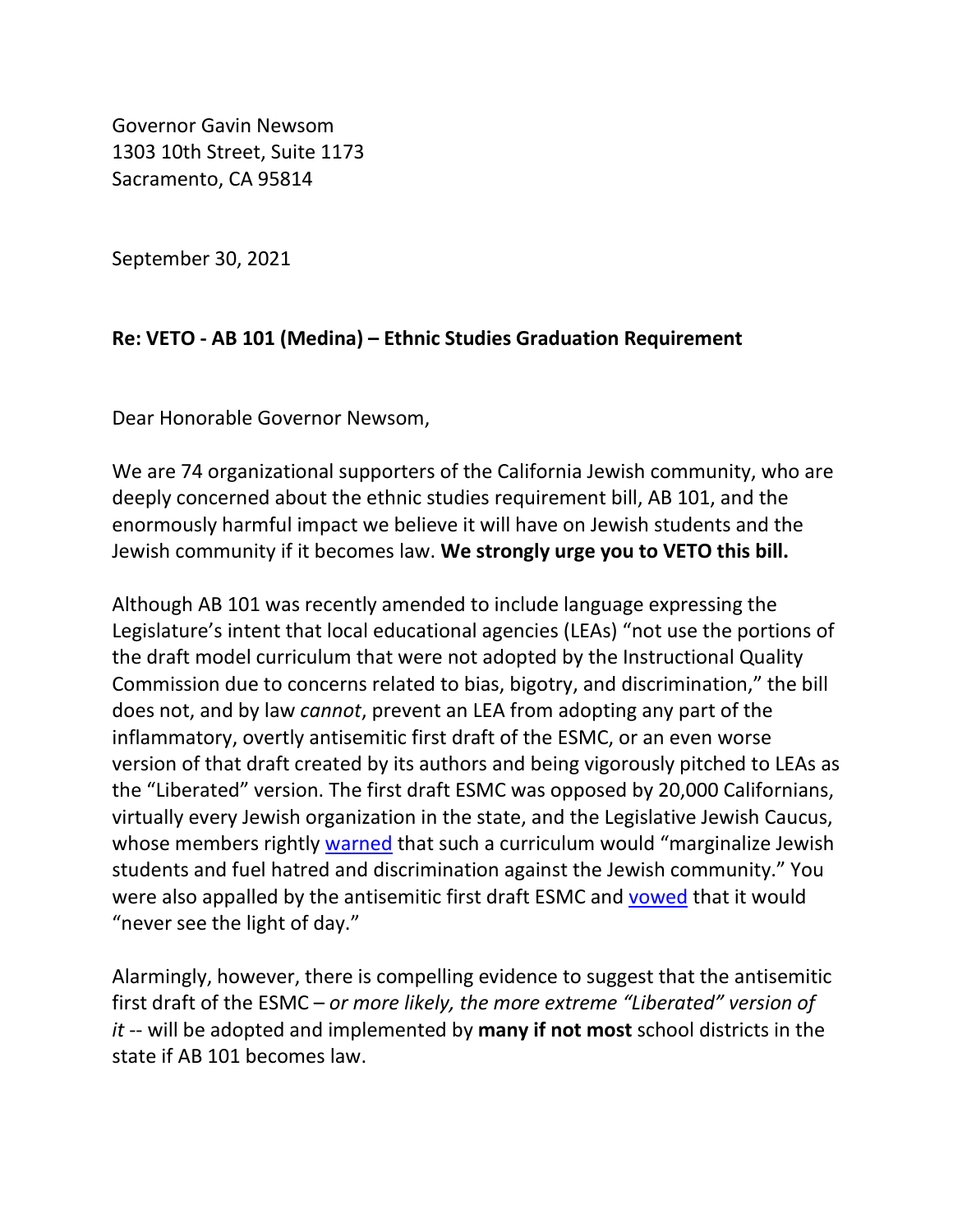Soon after the first draft of the ESMC was rejected, its authors launched a petition demanding that education officials reverse their decision and adopt the first draft as the state-mandated curriculum. Signatories on the petition included the California Teachers Association and United Teachers of Los Angeles, a large majority of UC and CSU ethnic studies departments and more than a dozen local school districts.

More recently, the original draft's authors established the for-profit Liberated Ethnic Studies Model Curriculum Institute [\(LESMC\)](http://www.liberatedethnicstudies.org/) to further promote the main elements of the rejected first draft and offer school districts their educational expertise in implementing the "liberated" curriculum in their schools. While the group has yet to publish their final curriculum, several webpages under the heading "Preparing to Teach Palestine: A Toolkit" suggest the "liberated" curriculum will be even more politicized, divisive and antisemitic than even the first draft of the ESMC.

One [webpage](http://www.liberatedethnicstudies.org/teach-palestine.html) smears Israel with false charges of "settler colonialism" and "apartheid" and uses classic antisemitic tropes of Jewish wealth and power to vilify Jewish organizations speaking out about antisemitism; [another](http://www.liberatedethnicstudies.org/teach-palestine3.html) encourages teachers to "create a space within your school" to engage in anti-Zionist activism and to fight the "Zionist backlash," identified as "white supremacy"; and a [third](http://www.liberatedethnicstudies.org/teach-palestine5.html) offers "a few resources" that vilify Jewish organizations, promote anti-Zionist groups calling for Israel's destruction, and [provide](https://uscpr.org/learn/togetherwerise/) "skill-building" and "training" on "how to start your own BDS campaigns."

Endorsed by the state's largest teachers' unions as well as by ethnic studies departments and faculty on CSU and UC campuses, the LESMC group has already had success in promoting their "Liberated" curriculum and consulting services throughout the state. For example:

- Hayward Unified [announced](https://www.husd.us/pf4/cms2/news_themed_display?id=1624611250631) its ethnic studies framework will be "informed by and will include…the Liberated Ethnic Studies Model Curriculum."
- The Santa Cruz County Office of Education [announced](https://santacruz.k12oms.org/929-207414) a 5-session ethnic studies series for teachers, counselors, and administrators, at which "content will be developed in conjunction with the … [LESMC](http://www.liberatedethnicstudies.org/) and will include lesson planning examples and ideas."
- The Jefferson Elementary School Board [approved](https://simbli.eboardsolutions.com/SB_Meetings/ViewMeeting.aspx?S=36030269&MID=2342) a contract for the consulting services of an educator who is a member of the LESMC faculty.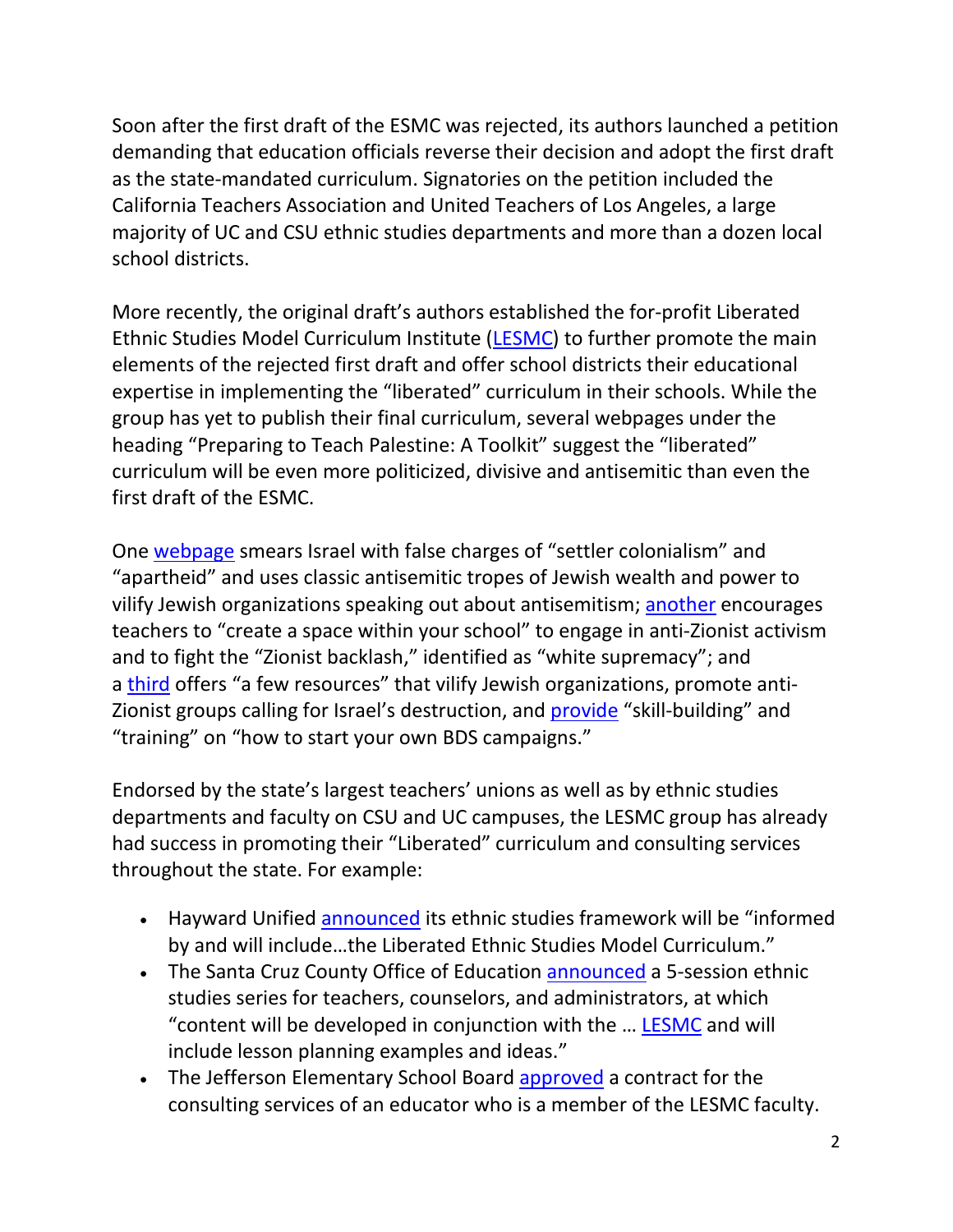- Salinas Unified School District [approved](https://go.boarddocs.com/ca/salinas/Board.nsf/files/C43NQB60D781/$file/Our%20Transformation%20of%20Education%20MOU%20.pdf) a contract with an LESMC member to design its ethnic studies course and provide consulting services.
- The Chair of San Diego Unified School District's Ethnic Studies Advisory Committee has [described](https://education.sdsu.edu/about/dei-ia/diversity/trish-gallagher-geurtsen-miguel-zavala-021821.pdf) herself as "Lead Author for the Liberated Ethnic Studies Model Curriculum Coalition," and the Vice Chair of the committee, who is also SDUSD's Lead Ethnic Studies Teacher, is a [member](http://www.liberatedethnicstudies.org/dr-guillermo-gomez.html) of the LESMC "Leadership Team" and was lead writer for the rejected first draft of the ESMC.

If AB 101 becomes law, hundreds of districts will have to quickly decide which curriculum to adopt as the basis for the new requirement, and although the bill encourages adoption of the SBE-approved ESMC, the reality is that many, if not most, districts will prefer the highly problematic "Liberated" curriculum because of its overwhelming support from major teachers' unions and the higher education community, as well as the successful efforts of the LESMC group to create pathways for teacher training and professional development using their antisemitic curriculum.

Especially now, as the recent conflict in the Middle East has spilled over into vicious [attacks](https://www.nytimes.com/2021/05/26/us/anti-semitism-attacks-violence.html) on Jews all over the world, including in [California,](https://www.latimes.com/california/story/2021-05-30/reaction-to-anti-semitic-attacks-in-los-angeles) we believe a bill that facilitates the widespread adoption of an overtly antisemitic curriculum in fulfillment of the mandated graduation requirement directly threatens the safety and well-being of Jewish students and the Jewish community.

The only way to ensure that such a curriculum will not make its way into the majority of schools in the state is if this bill does not become law. **We strongly urge you to VETO AB 101.**

Thank you for your leadership in these challenging times, and for ensuring that all California students are provided a non-politicized, non-bigoted quality education that helps them thrive in an ethnically diverse state, and sets them on the path to success.

Sincerely,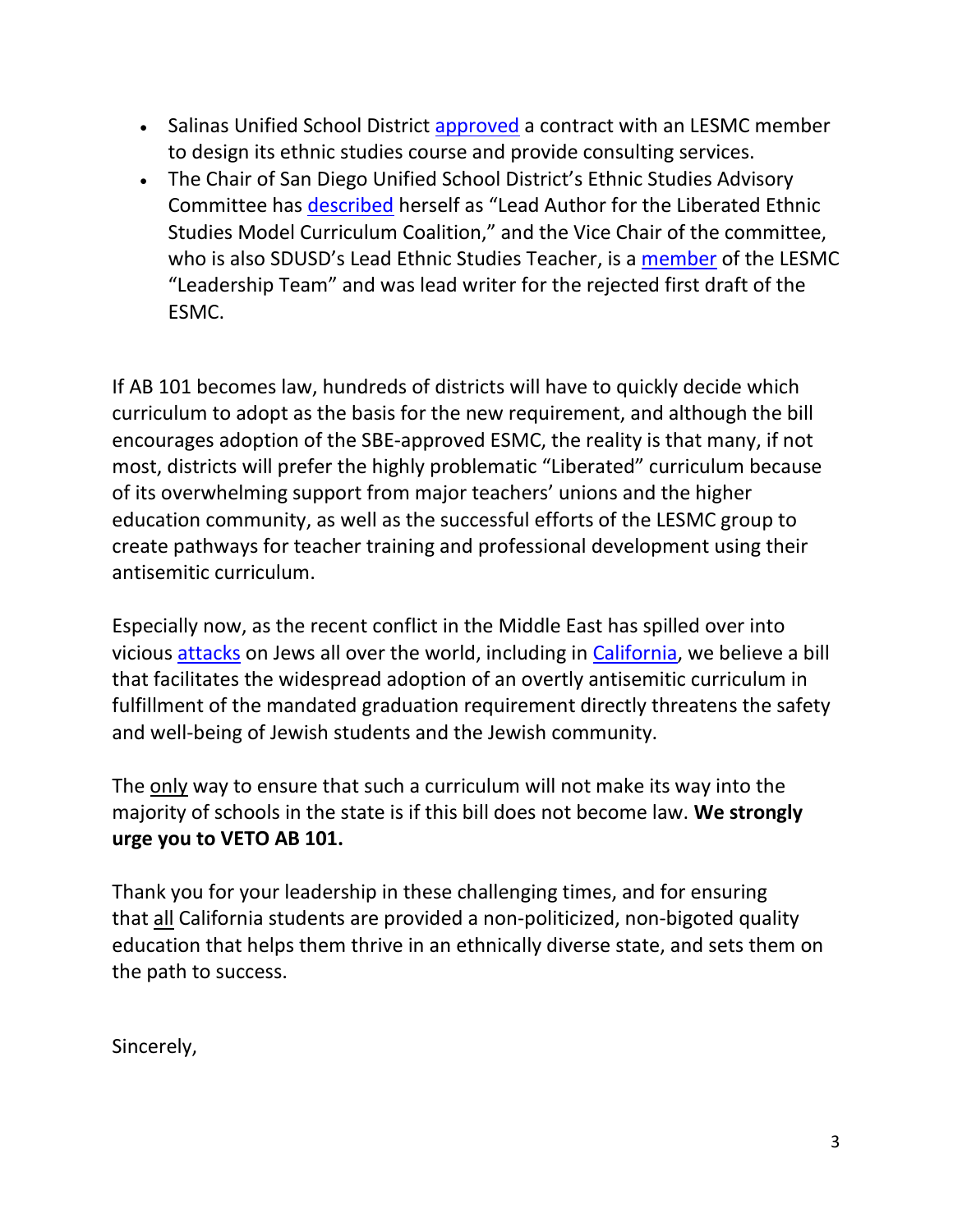Academic Council for Israel

Alpha Epsilon Pi Fraternity (AEPi)

Alums for Campus Fairness - UC Davis

Alums for Campus Fairness - UC Riverside

Alums for Campus Fairness - UCLA

Amariah

AMCHA Initiative

American Association of Jewish Lawyers and Jurists

American Council of Trustees and Alumni

American Truth Project

American Values

Americans Fighting Antisemitism

Americans for Peace and Tolerance

B'nai B'rith International

Black Americans for Inclusive Ethnic Studies

Boston Israel Action Committee

Bulldogs for Israel (Brooklyn College)

California Association of Scholars

Californians for Equal Rights

CAMERA on Campus

Campus Anti-Semitism Task Force of the North Shore

Christians and Jews United for Israel

Club Z

Coalition for Jewish Values

Combat Anti-Semitism Movement

Committee for Accuracy in Middle East Reporting and Analysis (CAMERA)

Creative Community for Peace

CUFI on Campus

Davis Faculty for Israel

Eagles Wings

Education Without Indoctrination

Educators for Quality and Equality

Endowment for Middle East Truth (EMET)

Facts and Logic About the Middle East (FLAME)

Fight Back Now

Fuel for Truth

Grandchildren of Holocaust Survivors